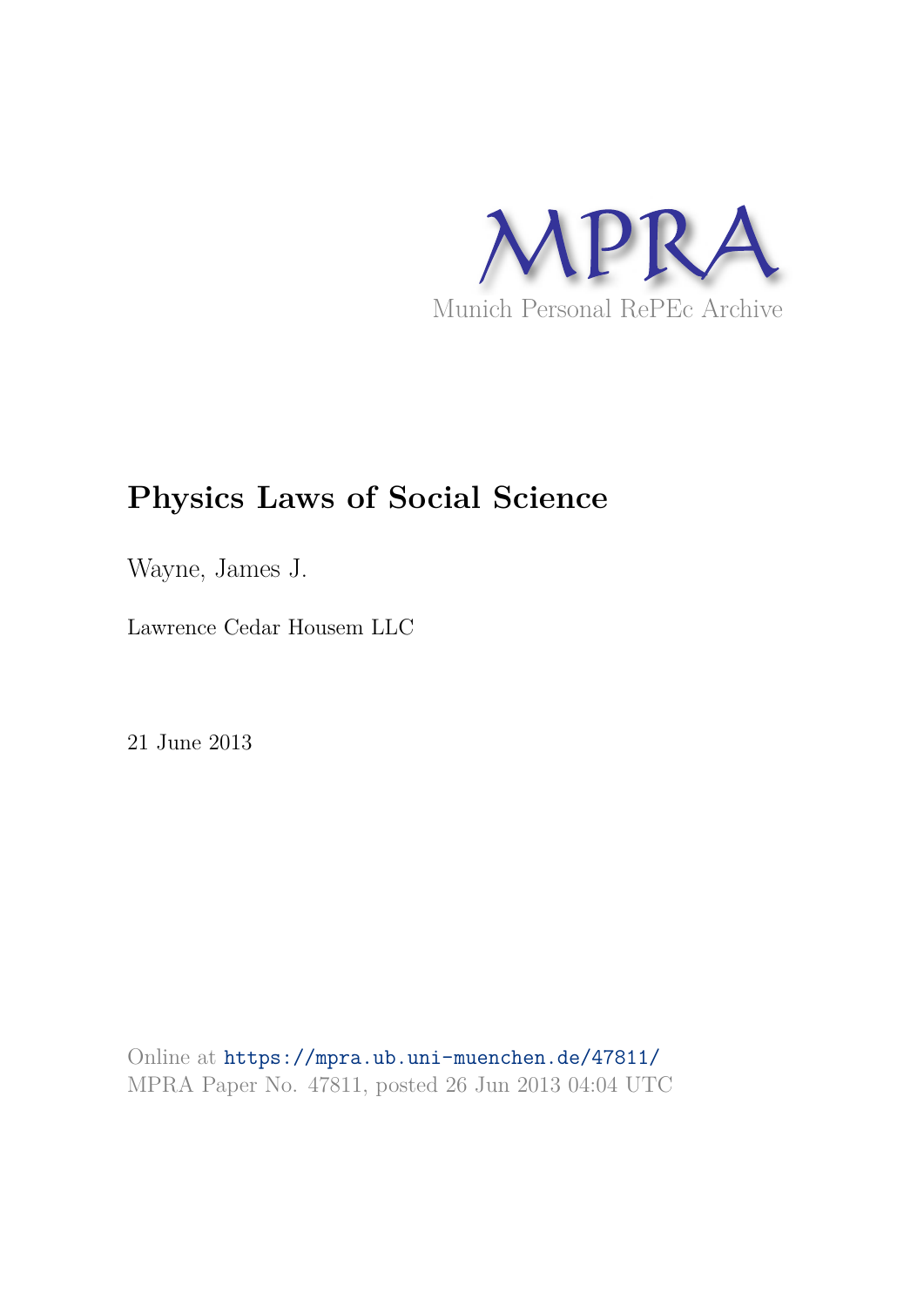# **Physics Laws of Social Science**

James J. Wayne

June 23, 2013

# **Abstract**

Economics, and other fields of social science are often criticized as unscientific for their apparent failures to formulate universal laws governing human societies. Whether economics is truly a science is one of the oldest questions. This paper attempts to create such universal laws, and asserts that economics is a branch of quantum physics just like chemistry. Choice is a central concept in economics and other fields of social science, yet there is no corresponding concept of choice in modern physics. This article suggests that by introducing the concept of choice to the existing framework of physics, one can formulate five new physics laws, which establishes a common physics foundation for all fields of social and natural science. Applications in economics, biology, history, and finance prove that these new laws remove the invisible wall, which has been artificially separating social science from natural science. One implication of this article is that to establish a sound scientific foundation for social science requires not only advances in psychology and neurobiology but also a new interpretation of quantum mechanics.

# **Introduction**

Choice is a fundamental concept in economics. In a popular economics textbook by Frank and Bernanke *(1),* economics is simply defined as a subject of studying choices in a world of scarcity. However, despite its fundamental importance to economics, there is no corresponding concept of choice in physics. Actually if a choice by a person is an action that could modify the future physical world, modern physics does not even allow people to have any choice in a macroscopic world. Most physicists believe that the macroscopic world is governed by the deterministic Newtonian physics and only the microscopic world is governed by indeterministic quantum mechanics. Because Newtonian physics is deterministic, French physicist Pierre-Simon Laplace declared long time ago that if he could have the complete information about the universe at a moment, using Newtonian physics, he would have the complete knowledge of the past, present, and future universe down to every detail.

However, the idea that people do not have any choice in life is absurd to people's everyday experience. People are facing hundreds of choices everyday, from clothes, foods, books, medicines, speeches, investments, to political elections. The entire pharmaceutical industry is built around the notion that medicines would cure diseases if people choose to take them. The idea that people do not have any choice in life is also against everything taught in an economics textbook. The inability of modern physics to explain choices made by people in the real world was highlighted by several recent papers *(2, 3)*.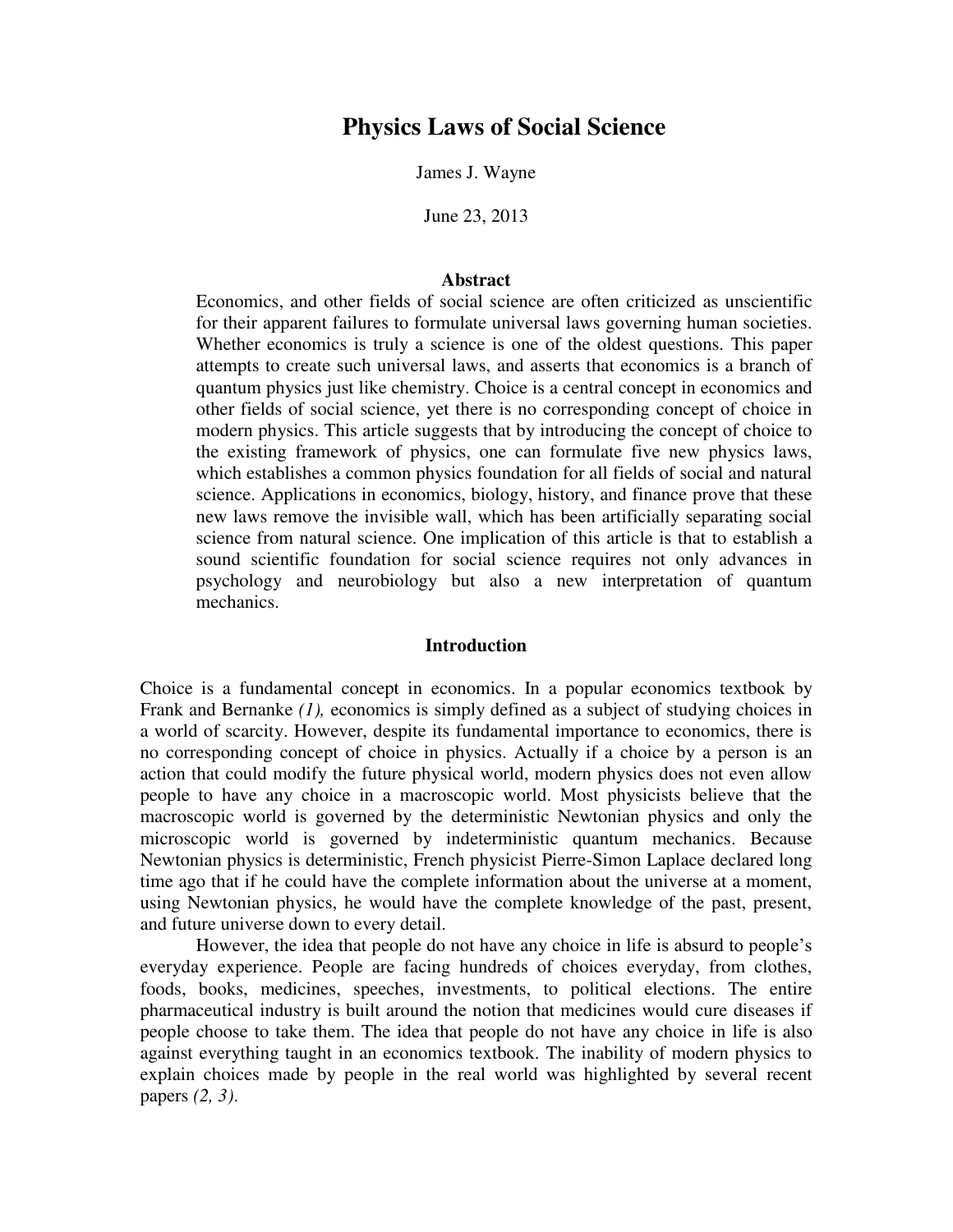This article attempts to introduce the concept of choice to the existing framework of physics. The result is five new physics laws of social science, which establish a common foundation for both social science and natural science.

# **Five New Physics Laws of Social Science**

In this section, we will present five new physics laws. The explanation and discussion will be presented in next sections. These laws are applicable to any system that is made of elementary particles, including any physical and biological system, human being, and human society.

First Law – Law of Indeterminacy

For a closed system, the outcome of any future event in the system is indeterministic. The quantum uncertainty of the future is the fundamental property of nature and cannot be overcome by any means.

Second Law – Law of Predicting the Future

For a closed system, any future event in the system can be and can only be predicted precisely to the extent of a joint probability distribution among all possible outcomes. The joint probability distribution function exists and is uniquely given by quantum mechanics.

Third Law – Law of Choice

Actions, which are constrained by fundamental laws of physics, can be taken between time 0 and time T to modify the joint probability distribution function of time T of a closed system.

Fourth Law – Law of Information

The complete historic information of any closed system cannot be recreated based on today's complete information. At any time step, new information is created and some historic information is lost permanently.

Fifth Law – Law of Equilibrium

For a system under certain constrains, quantum uncertainties in the system will eventually push the system toward equilibrium states.

# **Interpretation of Five Physics Laws of Social Science**

These five physics laws of social science are closely related with each other. The Law of Indeterminacy is the starting point. The Law of Predict the Future addresses how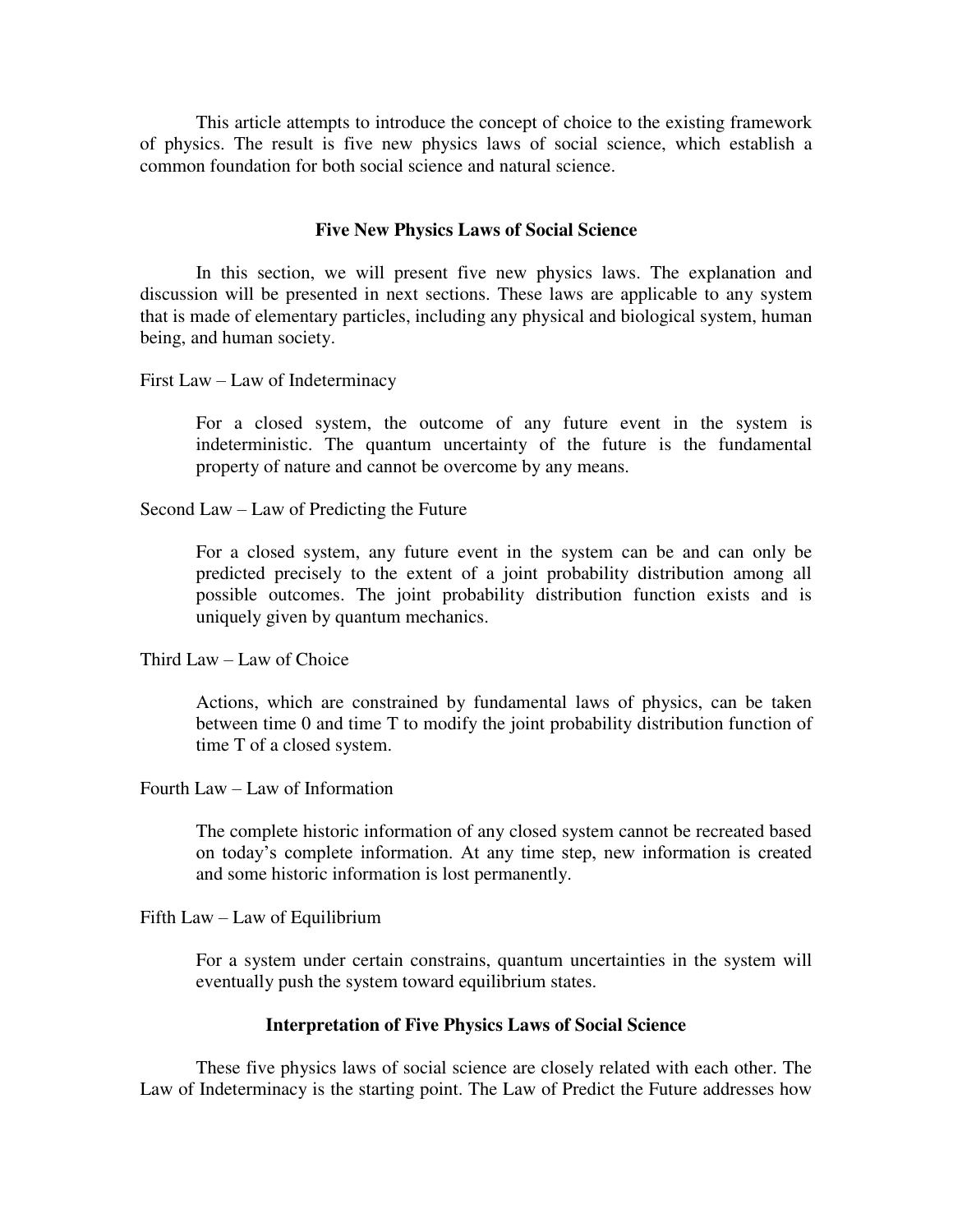to predict the future and the cause and effect relationships of an indeterministic system. The Law of Choice addresses how to make a choice and how a choice will modify an indeterministic system. The Law of Information addresses how information is created and destroyed. The Law of Equilibrium addresses the time symmetry, the direction of time arrow, and equilibrium states. Figure 1 shows the relationship among five laws.



Figure 1 illustrates the relationship among five physics laws of social science.

The First Law, Law of Indeterminacy, is nature for any system that is made of elementary particles. One of most significant achievements of the twentieth-century science was the creation of quantum mechanics as the physics foundation of all fields of natural science. Since quantum mechanics unambiguously states that the behavior of elementary particles are indeterministic, it is nature to expect that the behavior of any system, which is made of elementary particles, is also indeterministic.

The Law of Indeterminacy rejects the mainstream idea in the scientific community that indeterministic behavior is limited to the microscopic world of atoms and elementary particles, and the macroscopic world can be completely described by deterministic Newtonian physics. Common senses tell us that the indeterministic radioactive decay could cause indeterministic events such as cancers due to the radiation damage. Radiation from a single atom is sufficient to break DNA molecules to cause cancers later in people. Indeed a report from National Research Council *(4)* says that even low doses of radiation like X-rays are likely to pose some risk of adverse health effects. No threshold of exposure below which low levels of ionizing radiation can be demonstrated to be harmless or beneficial. Put it simply, the true safety threshold is zero. The famous Schrödinger cat paradox *(5)* again demonstrates that the indeterministic radioactive decay can be easily magnified by using a Geiger counter into an indeterministic event of killing a cat in the macroscopic world.

Besides the radiation, there are many other indeterministic macroscopic events caused by magnified indeterministic behavior of microscopic elementary particles. The most important magnifying mechanism is atomic collisions and thermal fluctuations. The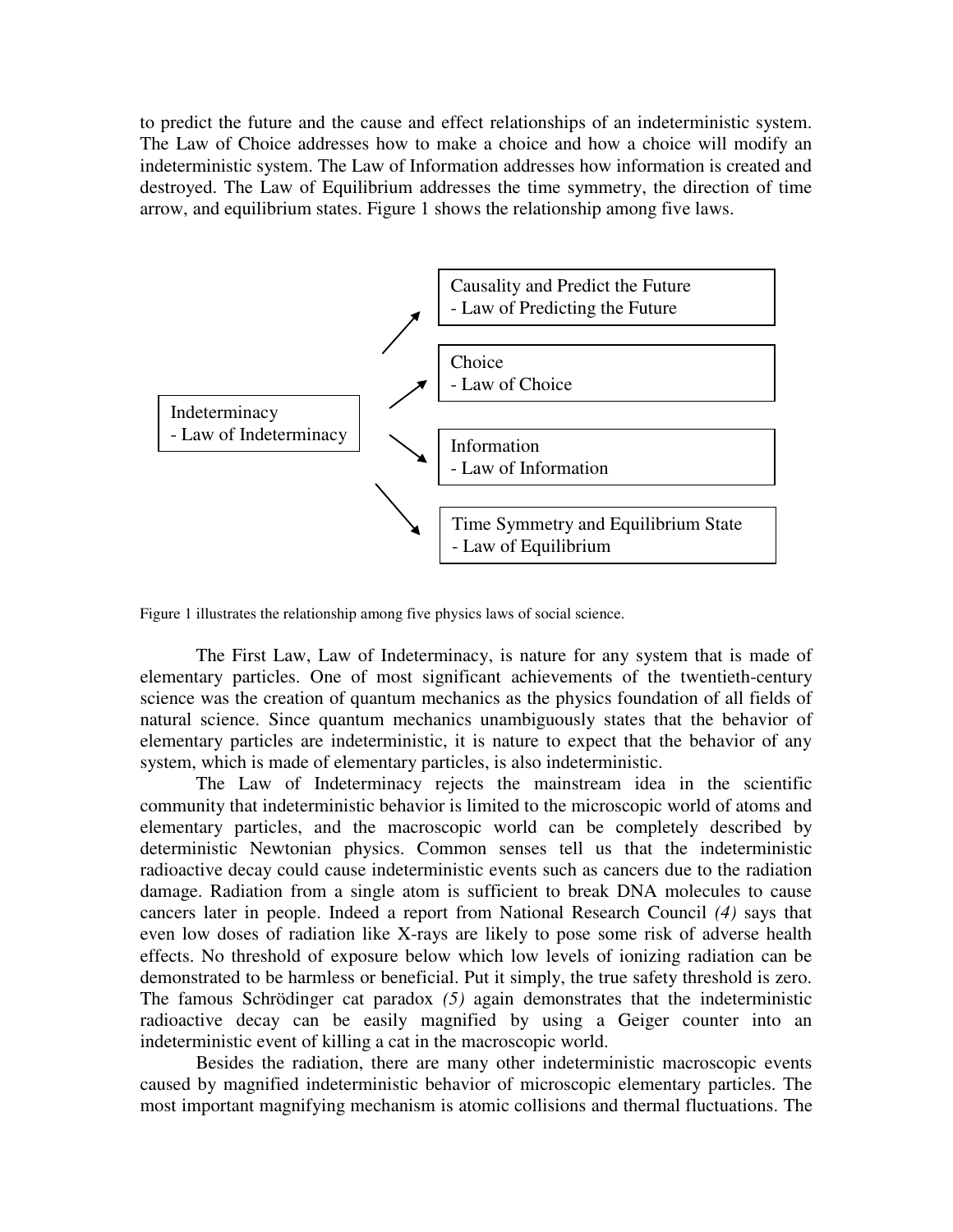collision and scattering of elementary particles are the best understood physical processes in modern science, because the entire particle physics is directly built upon experiments of collisions of elementary particles. The collision process can be completely described by quantum mechanics, and the outcome of a collision process is indeterministic *(6)*. In fact, in his Nobel Prize acceptance speech *(7)* in 1954, physicist Max Born used indeterministic outcomes of collisions of elementary particles as experimental evidences that supported the famous Born's statistical interpretation of the wave function. Because thermal fluctuations in any system are directly results of collisions of elementary particles, indeterministic outcomes of collisions of elementary particles imply that thermal fluctuations in any system must be indeterministic. Since thermal fluctuations are universal for any system with a temperature, the behavior of any system must be fundamentally indeterministic and the deterministic behavior of any system is just an approximation or illusion. Recognizing that outcomes of collisions of elementary particles and thermal fluctuations are indeterministic has profound implications *(8, 9)* for physics, chemistry, biology, and social science. The Law of Indeterminacy is created to recognize a simple fact that both microscopic and macroscopic world are fundamentally indeterministic.

The Second Law, Law of Predicting the Future, comes from the generalization of the Born's statistical interpretation of the wave function. Indeterministic behavior of any system could only be described by quantum mechanics. However, quantum mechanics equations governing the dynamics of multi-particle systems are often too complicated to be solved directly. The Law of Predicting the Future is created to bridge the gap between quantum mechanics equations and the observed dynamics of systems.

The Law of Predicting the Future illustrates the dynamics and causality relationships in an indeterministic system. Because the joint probability distribution function exists and is uniquely given by quantum mechanics, it is not always necessary to solve quantum mechanic equations in order to describe causality relationships of an indeterministic system. Approximation methods, such as logistic regressions, or even simple guesses could be sufficient in applications.

The Third Law, Law of Choice, describes the modifiable nature of an indeterministic system. Since the future of a deterministic system is precisely described the system dynamic equations and initial conditions, there is no concept of choice for a deterministic system. However, the Law of Indeterminacy says that the world is not deterministic, and Law of Predicting the Future reflects the probabilistic worldview of quantum mechanics. Choice can be introduced as a fundamental concept in quantum mechanics. In physics, as well as in social science, a choice can be defined as an indeterministic action taken by elementary particles or collection of elementary particles like people. For example, the radioactive decay of a radon atom is a choice made by the radon atom. The future of an indeterministic system is depending on collective choices made by all elementary particles in the system. The Law of Choice is created to reflect the impact of a choice on the future probability distribution of possible outcomes of an indeterministic system.

The Fourth Law, Law of Information, clarifies the quantum mechanic nature of information. Since the outcome of choice can not be predicted deterministically by any means, any choice becomes new information. For example, the radioactive decay of a radon atom produces brand new information that the radon atom has finally decayed. The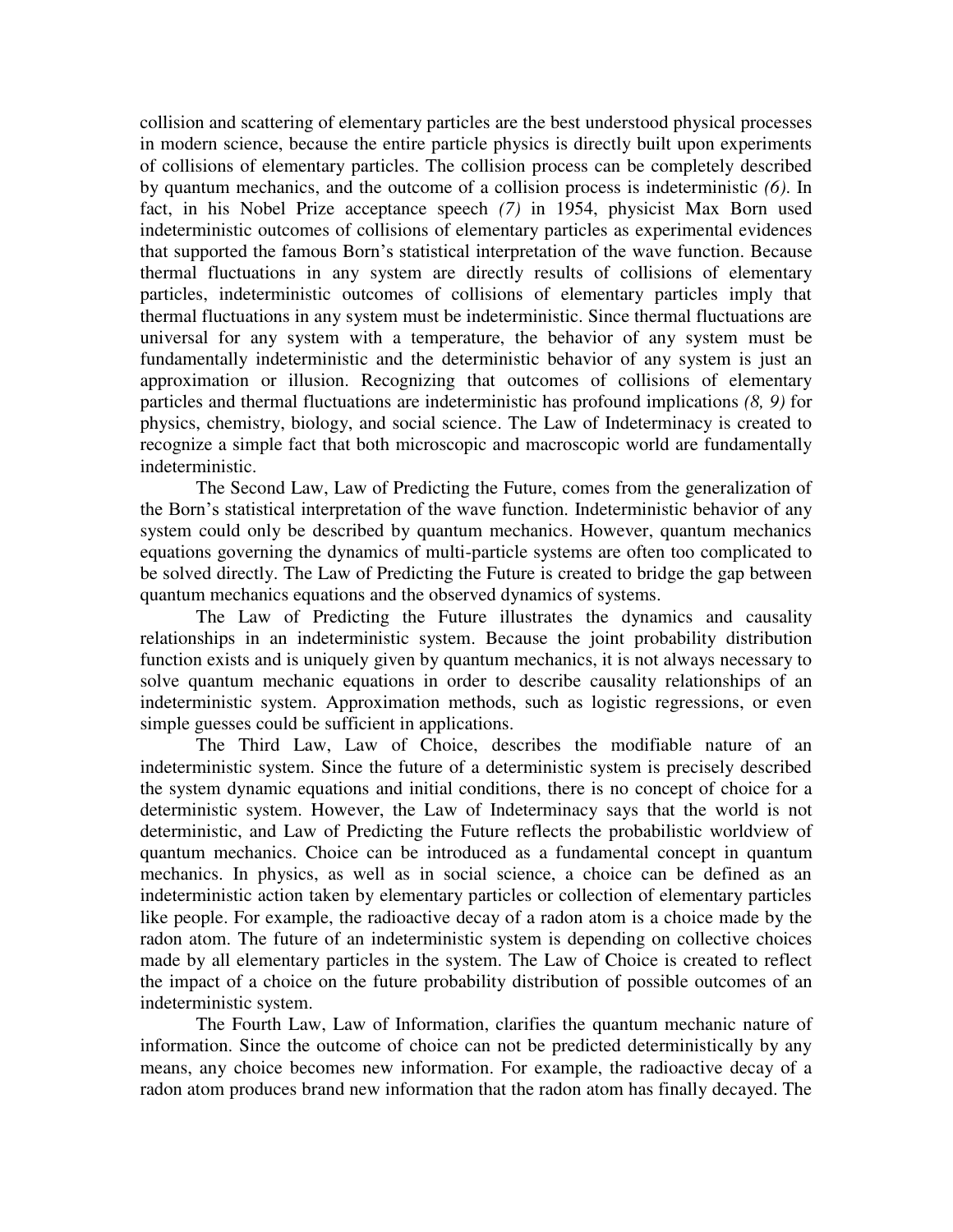choice of a war against Iraq made President Bush was new information. For a closed system, because the behavior of elementary particles is indeterministic, some existing information must be destroyed at any time step. The Law of Information is created to reflect the non-conservative nature of information.

The Fifth Law, Law of Equilibrium, describes the quantum mechanic origin of the direction of time arrow observed in the nature world and human societies. The Law of Predicting the Future breaks the time symmetry between the future and the history. If one looks back to the history, the indeterministic world takes only one path. If one looks forward to the future, the world could take many possible paths. If we reverse the direction of time, our present universe will not follow the historic path exactly because of the indeterministic choices of all elementary particles in our universe. The movement of any indeterministic elementary particle is not time reversible and is not symmetric in time. For example, the random walk of Brownian motion is not reversible. Therefore, there is a definitive direction of time arrow pointing to the direction of equilibrium states, as defined by the Law of Equilibrium.

The Second Law of Thermodynamics states that for a closed and isolated system, the system entropy always increases with time. For example, add salts to a cup of water, and soon the whole cup of water becomes salty. The process is irreversible simultaneously and it defines a definitive direction of time. The Law of Equilibrium is a generalization of the Second Law of Thermodynamics. The scope of the Second Law of Thermodynamics is limited to indeterministic atoms and molecules, and the Law of Equilibrium is applicable to any indeterministic system including systems in economics and finance. The equilibrium states are most likely states of an indeterministic system, and movements of indeterministic elementary particles create fluctuations among equilibrium states. The universality of the Law of Equilibrium unifies the concept of equilibrium from thermodynamics to economics.

These five new physics laws of social science are built upon quantum mechanics. Since quantum mechanics is universal applicable to any system, these five new physics laws should be applicable to any system including human beings and human societies. The Second Law of Thermodynamics is certainly qualified as one of most important laws of physics. Since the Law of Equilibrium is more general than the Second Law of Thermodynamics, these new laws should be qualified to be called physics laws, because they are profound statements of properties of the nature world and human societies.

# **Applications of Five New Physics Laws of Social Science**

In this section, we will demonstrate applications of physics laws of social science using four examples in economics, biology, history, and finance respectively.

The first example is to replace the Rational Choice Theory *(10)* in economics, which describes how people make rational decisions, with the Law of Predicting the Future and Law of Choice. The Rational Choice Theory has achieved phenomenal successes well beyond the scope of modern economy. The Modern Portfolio Theory in finance, welfare economics, microeconomics, and the Public Choice Theory in political economics are examples of the application of the Rational Choice Theory. However, the Rational Choice Theory has to assume that (a) people are rational and selfish; (b) people are always utility maximizer. Utility is a measurement of the happiness or satisfaction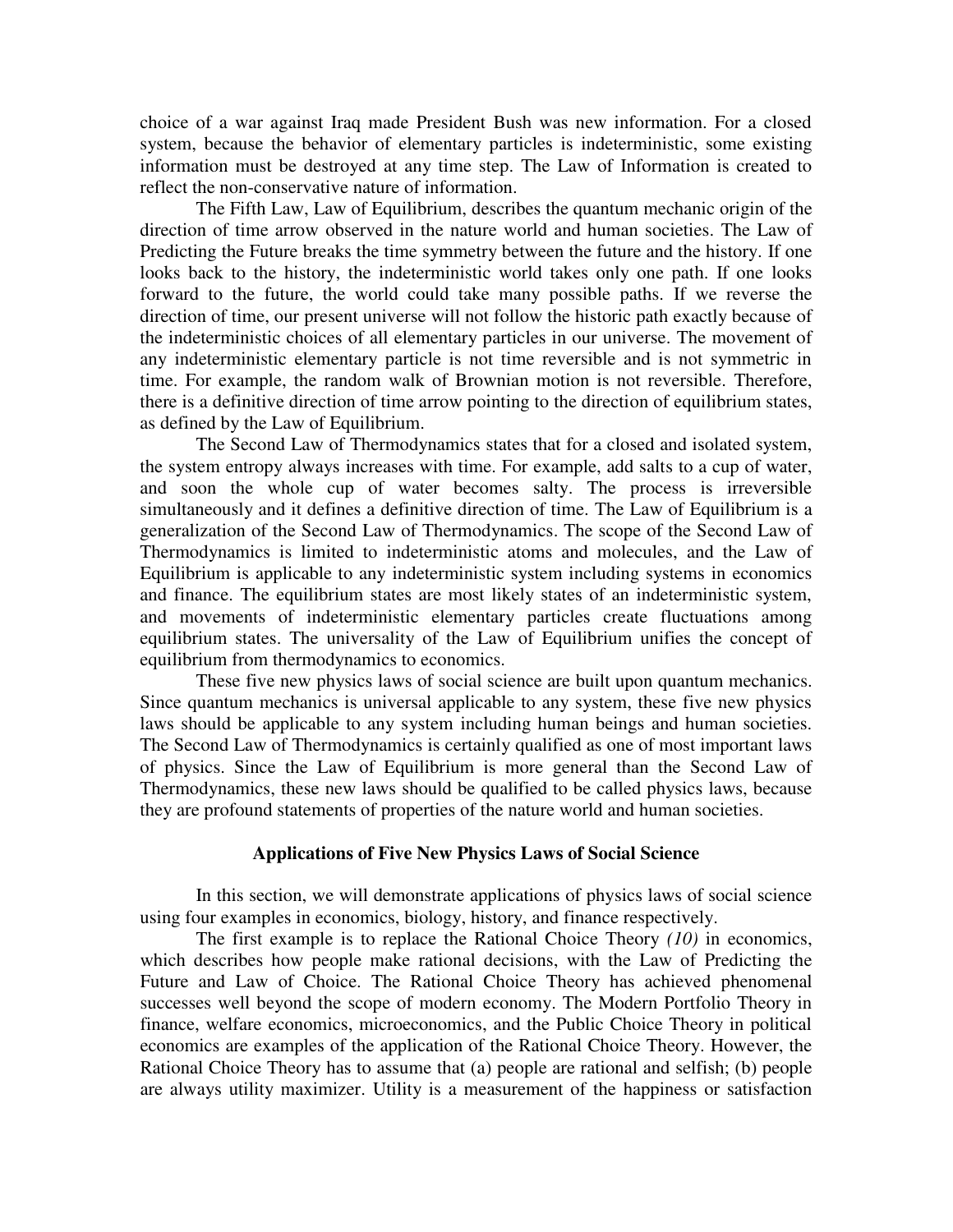gained from receiving goods or services. Based on the perceived utility, people make decisions based on the optimal choice by weighting the utility against the cost. However, common senses tell us that people are not always rational, selfish, or utility maximizer. Therefore, despite its huge success, to many critics, the Rational Choice Theory is only a half-truth but useful empirical theory. They are many attempts to generalize the Rational Choice Theory to include people's behavior such as irrationality and bounded rationality *(10 - 12).*

In a contrast with the Rational Choice Theory, the Law of Predicting the Future and Law of Choice are universal physics laws applicable to any system including human beings and human societies. In the context of people's decision-making process, the Law of Predicting the Future captures the dynamics and causality relationships of a system, and the Law of Choice tells us the impact of different choices on possible outcomes of a system. The precise choice made by people is indeterministic and ultimately it is up to people's free will. There are rational people who prefer the optimal choice based on causality relationships and the optimal tradeoff between benefits and costs, irrational people who make poor choices, and somewhat rational people who make suboptimal choices. Therefore, the Law of Predicting the Future and Law of Choice provides much cleaner framework to describe people's decision-making process. Since the Rational Choice Theory is the heart and soul of modern economics and many other fields of social science, the replacement of the Rational Choice Theory signals a brand new era of economics and social science.

The central assumption of the Rational Choice Theory is that people's rational behavior can be explained using logical and mathematical reasoning, while the central idea of physics laws of social science is that people's all behavior is governed by fundamental quantum mechanics equations. Therefore, as long as logical and mathematical reasoning reflects the dynamics permitted by quantum mechanics equations, the Rational Choice Theory can be viewed as a special case of the application of physics laws of social science.

Because the Law of Predicting the Future and Law of Choice are universally applicable to animals, bacteria, and even aliens outside the earth, these laws provide theoretical guidance to study the decision making process of animals, bacteria, and even aliens if their exist. In contrast, it is difficult to apply the Rational Choice Theory to explain the behavior of living creatures other than humans.

The second example is to provide a theoretical framework to understand and quantify errors in biochemical reactions, such as genetic mutations and noises in gene expression in biology. Needless to say that genetic mutation is fundamental to biology and Charles Darwin's Natural Selection Theory. Yet origins and physics of genetic mutation are not well understood *(8)*.

Physics laws of social science clarify the roles of quantum fluctuations in generating errors in biochemical reactions. Since outcomes of collisions of elementary particles and thermal fluctuations are indeterministic, outcomes of biochemical reactions must be indeterministic according to the Law of Indeterminacy. Under a normal circumstance, errors in biochemical reactions are limited to the microscopic molecular level and invisible to the macroscopic world. However, under a special circumstance like errors in replications and transcriptions, the information of errors in biochemical reactions can be magnified millions times to be easily visible in the macroscopic world.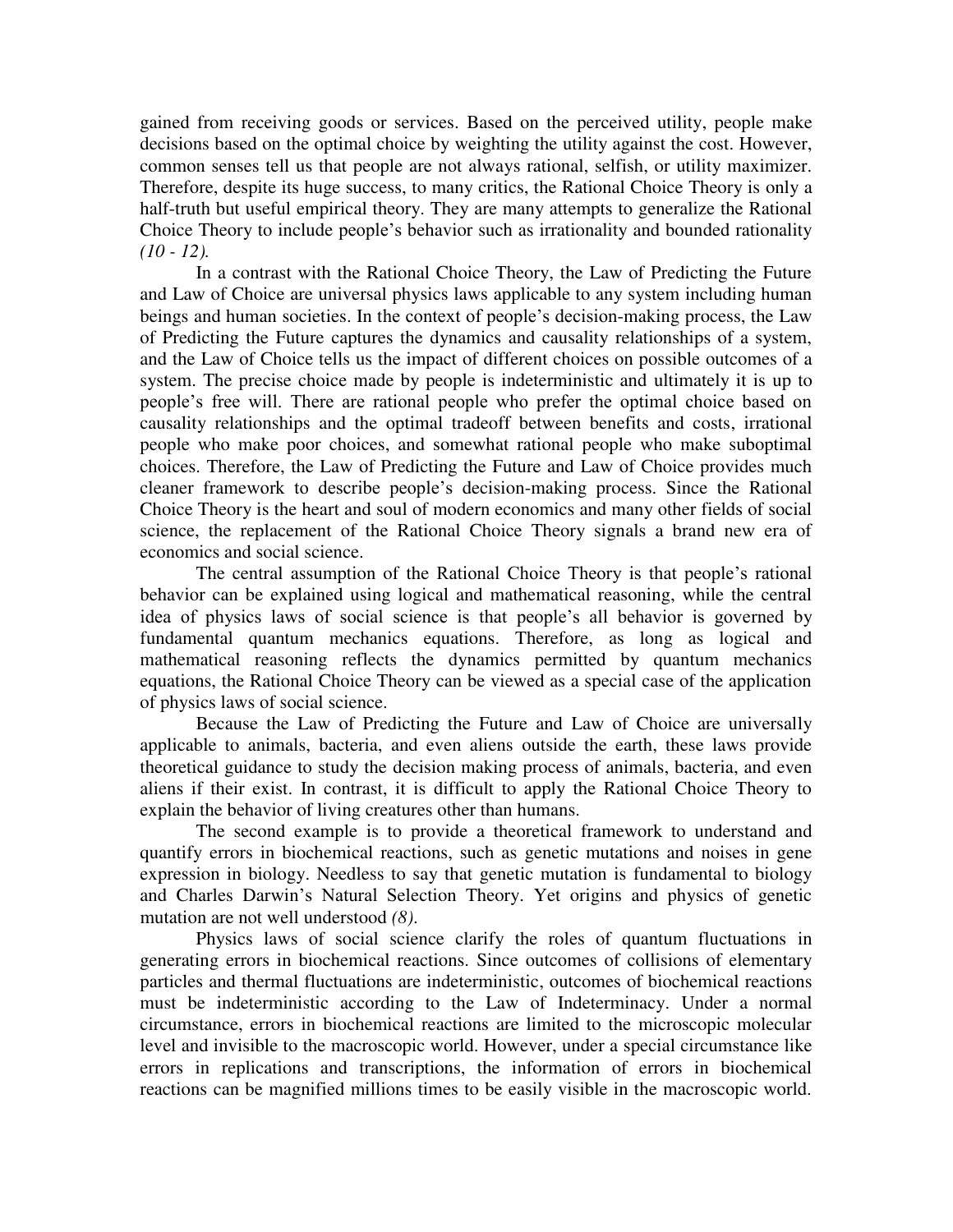In a recent review article *(8)*, Raser and O'Shea highlighted the stochastic nature of biochemical reactions in a cell by pointing out that when a few molecules of a specific type exist in a cell, stochastic effects can become prominent, while when large numbers of molecules are present, chemical reactions may proceed in a predictable manner.

While the Law of Indeterminacy provides a theoretical explanation of genetic mutations using quantum fluctuations, the Law of Predicting the Future further predicts that probability of indeterministic outcomes of the same biochemical reaction under the same environment is precisely given by quantum mechanics. Therefore, the Law of Predicting the Future provides a powerful tool to quantify the probability of genetic mutations under controlled laboratory environments.

The third example is to provide a firm connection between quantum physics and the subject of history of humanity. History is an ancient subject about discovering objective historic truths, or things exactly happened in the past. One fundamental question in history is whether precise historic facts could be reconstructed based on today's information. For example, there have been controversial for years about the unusual circumstances surrounding the assassination of President J. F. Kennedy in 1963. The Law of Information unambiguously states that the complete historic facts cannot be reconstructed using today's information for any closed system. Therefore, there are fundamental uncertainties about historic facts, and some historic information has lost permanently because of indeterministic movements of elementary particles. The existence of complete, objective, and unambiguous historic facts is just an approximations or illusions. The Law of Information shows the importance to preserve historic evidences in order to minimize historic uncertainties about significant events that happened in the past.

The forth example is to provide a theoretical foundation for the derivative pricing theory in finance. Since the seminar work of Black and Scholes *(13)* in 1973, the derivative industry has witnessed of an explosive growth from virtually nothing into a notional amounts outstanding of \$270 trillion as of June 2005, according to the latest statistics from the Bank for International Settlement *(14)*. In terms of its ability to explain the empirical data, Black-Scholes Option Pricing Theory is the most successful theory not only in finance, but in all of economics *(15)*. However, it is a mystery why Black-Scholes Model has worked so well for so many years.

After applying physics laws of social science to derivative pricing, it becomes clear that the success of the Black-Scholes Model is because it is a very good approximation to the Law of Indeterminacy and the Law of Predicting the Future. The essence of Black-Scholes Model *(16)* is to assume that stock prices follow an indeterministic geometric Brownian motion process and the probability of the future prices of a stock follows a lognormal distribution. The Law of Indeterminacy states that the future stock prices are indeterministic and the Law of Predicting the Future states the future stock prices follow a probability distribution, which may or may not be the lognormal distribution. Therefore, the Black-Scholes Model is a special case of the application of the Law of Indeterminacy and the Law of Predicting the Future, two fundamental laws of physics.

Once one understands the secret behind the phenomenal success of Black-Scholes Model, one could improve the Black-Scholes Model by using other probability distributions to capture more realistic price movements. Indeed it has been the general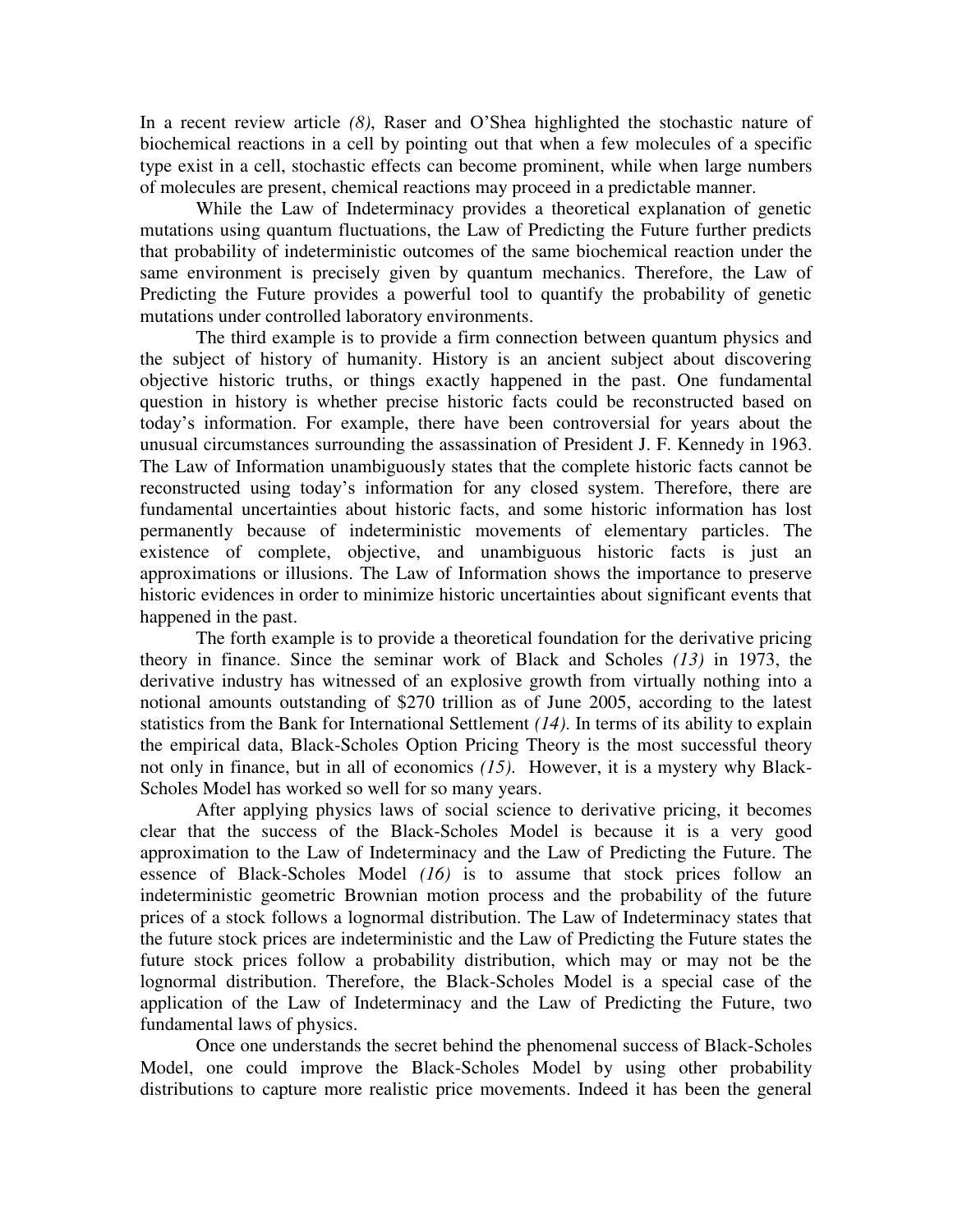trend *(16)* in recent years in the field of the derivative pricing to explore more sophisticated dynamic models, such as jump diffusion and stochastic volatility models, to go beyond lognormal distributions. Therefore, physics laws of social science provide a firm physics foundation for the general derivative pricing theory.

Above four examples have demonstrated that these laws can be seemly applied to different fields in both natural and social science. Although there are very little in common among the Rational Choice Theory in economics, genetic mutations in biology, uncertainty in historic facts, and derivative pricing theory in finance, these physics laws of social science can provide coherent answers to fundamental questions in different fields and powerful guidance to improve existing theories. These new laws have removed the invisible wall, which is artificially separating social science from natural science. Therefore, for the first time, we have established a shared physics foundation for all fields in social and natural science.

Since physics laws of social science are applicable to any system that is made of elementary particles, these laws are experimentally testable. There are many other useful applications in fields in social and natural science. Further applications will be presented in future books *(17)* and other publications.

# **A New Interpretation of Quantum Mechanics**

In this section, we will discuss how these new physics laws of social science will fit in the existing framework of physics.

After the 300 plus year rapid development since Isaac Newton, physics is a mature and complete field in a sense that it is extremely difficult to add new physics laws to the existing framework of physics without solving some very fundamental problems such as the reconciliation between quantum theory and general relativity. These new physics laws of social science fit in the existing framework of physics by solving the famous measurement problem in quantum mechanics. These physics laws of social science represent a new interpretation of quantum mechanics, which is substantially different from the Copenhagen Interpretation.

While quantum mechanics is a precise and one of most successful theories of explaining and predicting experimental observations, what exactly quantum mechanics is saying about the nature is still very controversial in physics and philosophy. The traditional Copenhagen Interpretation suffers a measurement problem from the difficulty to separate the measurement process and the physics reality. According to the Copenhagen Interpretation, the measurement process is indeterministic, while the physics reality described by quantum mechanics equations are deterministic. The indeterministic collapse of the wave function by measurement and the deterministic mathematic formulation of quantum mechanics are directly contradictive with each other. Dozens of new interpretations of quantum mechanics *(18)* have been proposed to solve the measurement problem in the Copenhagen Interpretation. However, none of new interpretations has been widely accepted or confirmed by experiments.

The Law of Indeterminacy solves the measurement problem by rejecting the assertion that the physics reality described by quantum mechanics equations are deterministic. The Law of Predicting the Future implies that the deterministic mathematical equations, such as Schrödinger equations, describe the evolution of the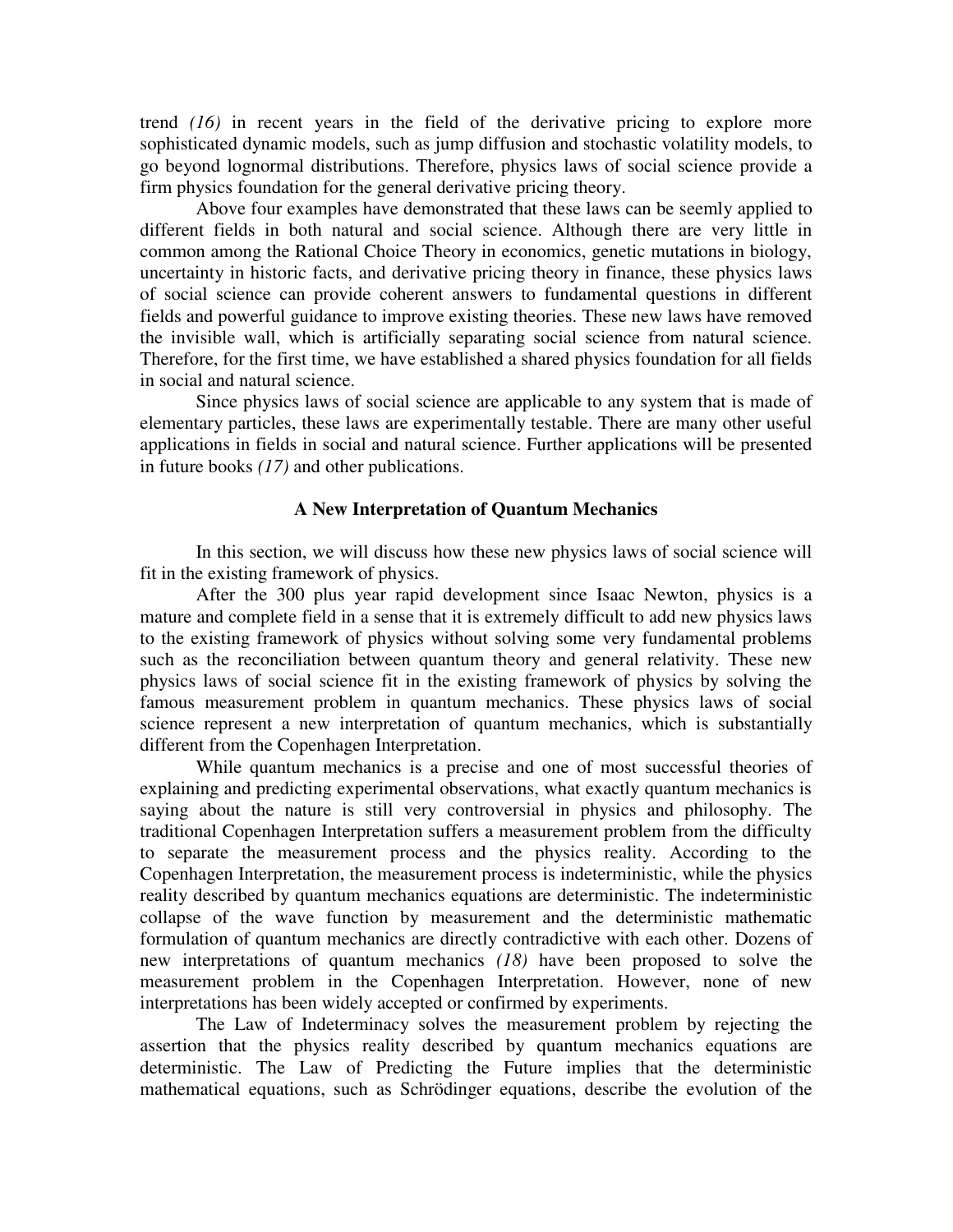probability distribution, not the deterministic reality. It is widely used in statistics to use deterministic differential equations to describe indeterministic processes. For example, in Black Scholes Option Pricing Model *(16)*, the deterministic diffusion equation is used to describe the indeterministic stock price movements. The new indeterministic view of quantum mechanics implied by physics laws of social science, is consistent with existing experimental evidences and the original Born's statistical interpretation of the wave function. Details of a new experimentally testable interpretation of quantum mechanics will be presented in future publications.

These new physics laws of social science can fit in the existing framework of physics without too much interruption. The new physics laws of social science largely left the formulation of quantum mechanics intact. The Newtonian physics and general relativity can be viewed as approximations to the indeterministic physics reality.

# **Concluding Remarks**

Since Issac Newton discovered the laws of motion in 1687, for the next 300 plus years, scientist have been searching for physics laws of social science. We have shown that it is possible to create a coherent common foundation for social and natural science by introducing the concept of choice in physics and creating a new interpretation of quantum mechanics. There are many questions remaining to be answered. For example, we know very little about the biochemical mechanism about how human and animal brains are able to control and take advantage indeterministic thermal fluctuations.

#### **Reference and Notes**

- 1. Robert H. Frank & Ben S. Bernanke, 2003. "Principles of Economics", Irwin/McGraw
- 2. George F. R. Ellis, 2005. "Physics, Complexity, and Causality", Nature, 435, 743
- 3. George F. R.Ellis, 2005. "Physics and the Real World", Physics Today, 49
- 4. National Research Council, 1990. "Health Effects of Exposure to Low Levels of Ionizing Radiation, BEIR V.", National Academy Press, Washington, D.C.
- 5. Erwin Schrödinger, 1935. "The Present Situation in Quantum Mechanics", Naturwissenschaftern*,* 23, 807-812
- 6. Leonard I. Schiff, 1968. "Quantum Mechanics", McGraw-Hill Companies
- 7. Max Born in Nobel Lectures, 1964. "Physics 1942 1962", Elsevier Publishing Company
- 8. Jonathan M. Raser & Erin K. O'Shea, 2005. "Noise in gene expression: origins, consequences, and control", Science 309, 2010
- 9. Nicolaas G. van Kampen, 1992. "Stochastic Processes in Physics and Chemistry" North-Holland, Amsterdam
- 10. Gerd Gigerenzer & Reinhard Selten, 2001. "Bounded Rationality", The MIT Press
- 11. Herbert A. Simon, 1952. "A Formal Theory of Interaction in Social Groups", American Sociological Review, 17, 202
- 12. Daniel Kahneman, 2003. "A Psychological Perspective on Economics," American Economic Review, American Economic Association, vol. 93(2), pages 162-168